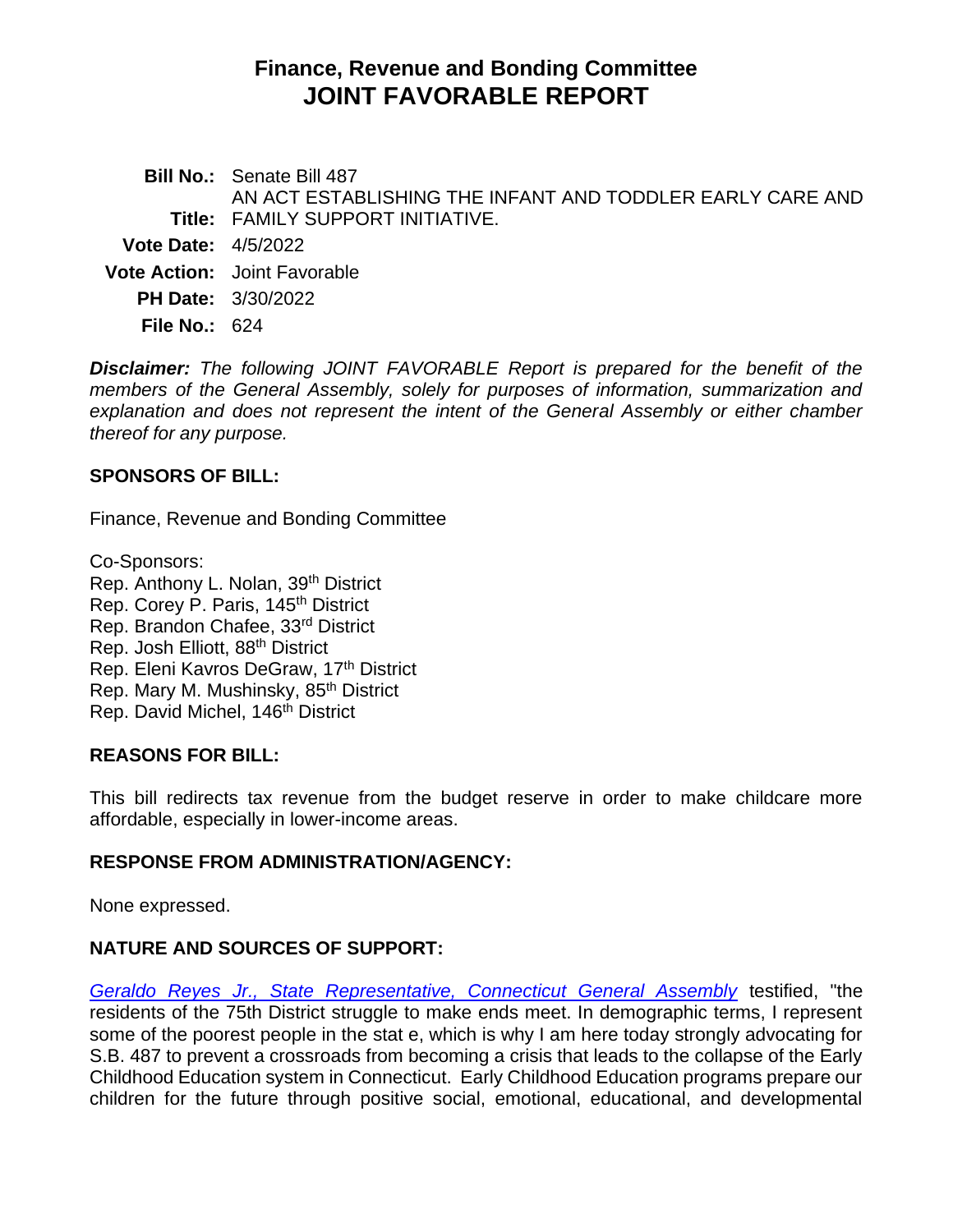outcomes. They also allow parents and guardians to go to work every day. However, herein lies the double-edged problem. Parents and caregivers pay high percentages of their salaries toward childcare, but the hard-earned money they do pay is not enough to support decent wages for the staff of those watching their children. It is a maddening juxtaposition. In passing this bill, thousands of new infant and toddler care spots would open, and providers could grow their workforce and increase the availability of high-quality childcare. Without passage and the subsequent investment, programs in Waterbury and across the state will be forced to close, which will cause a tremendous negative impact on children and families."

*[Maegan Adams, Executive Director of Operations, Bristol Child Development Center](https://cga.ct.gov/2022/FINdata/Tmy/2022SB-00487-R000330-Adams,%20Maegan,%20Executive%20Director%20of%20Operations,%20Bristol%20Child%20Development%20Center.pdf)* testified, "we are the only subsidized infant and toddler program in Bristol, we have a year-long wait list of families that are looking for care. It is incredibly challenging to open additional infant and toddler classrooms without subsidized funding. The reason being is that the ratio for infants and toddlers are 1 staff to 4 children which makes the cost to run the classroom extremely high. As it is, the subsidies I receive for the current infant and toddler slots are not enough to sustain that age group, so I am frequently relying on other sources of income or grants to make up the difference and keep my infant and toddler classrooms open. To run a high-quality infant and toddler classroom and to pay our highly qualified and degreed teachers livable wages it would cost us about 30% more than what we receive now. A major goal in our program is to expand services for families by converting existing classrooms to open two more infants and toddler rooms, this would help with our wait list, and it would get families into programs they need for their children. However, one major concern we have is the cost to renovate and open this classroom without additional subsidies. Being able to access this additional funding would allow for us to increase our programming and support our community."

*[Megan Baker, Melvette Hill, Thomas Nuccio, and Anna Hollowell, Commission on Women,](https://cga.ct.gov/2022/FINdata/Tmy/2022SB-00487-R000330-Baker,%20Megan,%20Asian%20American%20Pacific%20Islander%20Policy%20Analyst,%20Commission%20on%20Women,%20Children,%20Seniors,%20Equity,%20and%20Opportunity%20-%20Support-TMY%20(1).PDF)  [Children, Seniors, Equity, and Opportunity \(CWCSEO\)](https://cga.ct.gov/2022/FINdata/Tmy/2022SB-00487-R000330-Baker,%20Megan,%20Asian%20American%20Pacific%20Islander%20Policy%20Analyst,%20Commission%20on%20Women,%20Children,%20Seniors,%20Equity,%20and%20Opportunity%20-%20Support-TMY%20(1).PDF)* testified, "one of the key elements of a high-quality education is early intervention . As many as one in four children prior to the age of five are at risk of developmental delays or disabilities. Early intervention allows communities to identify and support these particular needs of children efficiently and cost effectively early on, rather than costly special education services later in K-12 settings. Birth to five programs ultimately help prepare our children for a successful K-12 educational experience with adequate social and emotional growth. "If developmental concerns are caught early, you can help ensure that children receive the extra support they need…" The importance of infant and toddler early care and family support goes far beyond detection of delays or disabilities. Having toddlers in child care centers can positively impact the development of the child. The benefits of Connecticut having a much more robust early childcare program are imperative for our state. Senate Bill 487 establishes the Infant and Toddler Early Care and Family Support Initiative that shall provide grants-in-aid to child care service providers and staffed family child care networks." SWECSEO provided suggested revisions in their testimony as well.

*[Christie Balka, Vice President of Policy, All Our Kin](https://cga.ct.gov/2022/FINdata/Tmy/2022SB-00487-R000330-Balka,%20Christie,%20Vice%20President%20of%20Policy,%20All%20Our%20Kin%20-%20Support.pdf)* testified, "family child care providers serve a disproportionately large share of infants and toddlers in Connecticut and nationwide. Despite strong parent demand, the supply of licensed family child care has sharply declined over the past 15 years, leaving parents with fewer options for their infants and toddlers. Family child care providers are closing because they can't afford to care for infants and toddlers. SB 487 would reverse the long-term decrease of family child care in Connecticut and expand options for parents with infants and toddlers. This Initiative builds on evidence-based best practices.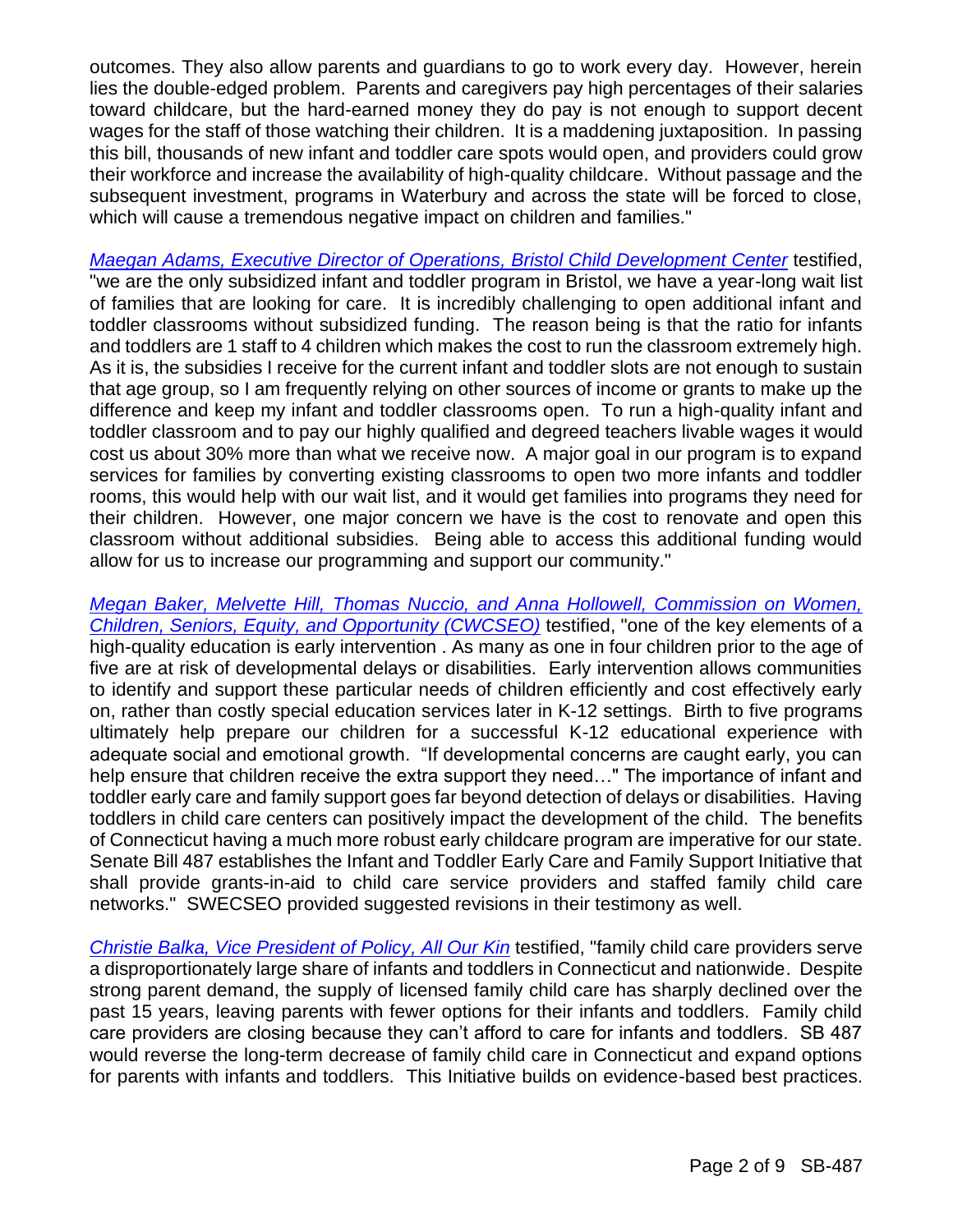SB 487 would establish and fund pathways to high-quality care in addition to rewarding programs that already meet high quality standards."

*[John Cattelan, Connecticut Alliance of YMCAs](https://cga.ct.gov/2022/FINdata/Tmy/2022SB-00487-R000330-Cattelan,%20John,%20Connecticut%20Alliance%20of%20YMCA%27s%20-%20Support-TMY.PDF)* testified, " During the past 20 years YMCA childcare centers have received one rate increase of three percent for Care4Kids and School Readiness. During that same time, the minimum wage has increased by over 50% and inflation has risen by almost 50% as well. The fact is that Care4Kids provider payments are at the 50th percentile of the market rate for infants and toddlers and only the 25th percentile for preschool while the federal government recommends paying at the 75th percentile of the market rate. This proposal would pay childcare providers at the 75th percentile. Funds in this proposal would then be used to contract with childcare providers both centers and family childcare homes to increase the supply of high-quality infant toddler care. Priority will be given to childcare providers in lower income childcare deserts. Many of our YMCAs are challenged to provide infant toddler care because of the low reimbursement rates and we believe this proposal would all us to increase our ability to provide infant toddler care."

*Julie Clark, [Owner, CAST Preschool and Childcare Center](https://cga.ct.gov/2022/FINdata/Tmy/2022SB-00487-R000330-Clark,%20Julie,%20Owner,%20CAST%20Preschool%20and%20Childcare%20Center%20-%20Support-TMY.PDF)* testified, "In all of the 30+ years that I have been in business, I have never seen such a dire situation affecting parents, children and caregivers. The biggest problem that we face is a lack of qualified teachers who are willing to work for the meager wages that childcare businesses can afford to pay. Without teachers, we cannot offer childcare spots to families who need them. We cannot ask parents to pay the difference, as parents are already burdened with costs that can equal that of a college tuition. The clear fact is that the expense of running a quality childcare program is more than what parents can afford to pay. The largest immediate need is in the area of infant/toddler childcare. In these rooms, the ratio is one to four. These "under 3" spots cause a financial drain on a childcare business, yet at this time, these placements are the most sought after. We have a waiting list of babies and toddlers needing care and not enough spots to accommodate them."

*[Michelle Doucette Cunningham, Executive Director, Connecticut After School Network](https://cga.ct.gov/2022/FINdata/Tmy/2022SB-00487-R000330-Doucette%20Cunningham,%20Michelle,%20Executive%20Director,%20Connecticut%20After%20School%20Network%20-%20Support-TMY.PDF)* testified, "this investment is the smartest financial step the state can take in spurring the Connecticut economy and building prosperity for all. The economics are straightforward – you can return this surplus to the taxpayers, or you can invest it on behalf of all Connecticut residents, in a way that only the state can, so that it provides more than eightfold what you invested. No individual can make an investment of this sort – it requires leadership and collective action by our representatives, by all of you, here in this committee and in the General Assembly. Investing in infant and toddler child care allows more parents to return to the work force, increasing their taxable earnings. It provides an increased pool of employees who can work with fewer distractions for employers in Connecticut. It increases the likelihood that these children will succeed in life, needing fewer expensive supports, and making them more likely to have higher taxable income in the future, in time paying for itself many times over. This investment is also the smart thing to do, not only the right thing."

*[Madeline Granato, Policy Director, Connecticut Women's Education and Legal Fund](https://cga.ct.gov/2022/FINdata/Tmy/2022SB-00487-R000330-Granato,%20Madeline,%20Policy%20Director,%20Connecticut%20Women%27s%20Education%20and%20Legal%20Fund%20-%20Support-TMY.PDF)* testified, "access to affordable, quality child care is essential to support Connecticut's workforce. However, prior to the COVID-19 pandemic, a 2018 report indicated that 44% of Connecticut's population lived in a "child care desert," defined as an area with "little or no access to quality child care." The Office of Early Child (OEC) also estimated prior to COVID-19 that Connecticut was short 51,000 licensed child care spaces for infants and toddlers. Child care deserts are more likely to exist in geographic areas with higher percentages of rural, low-income,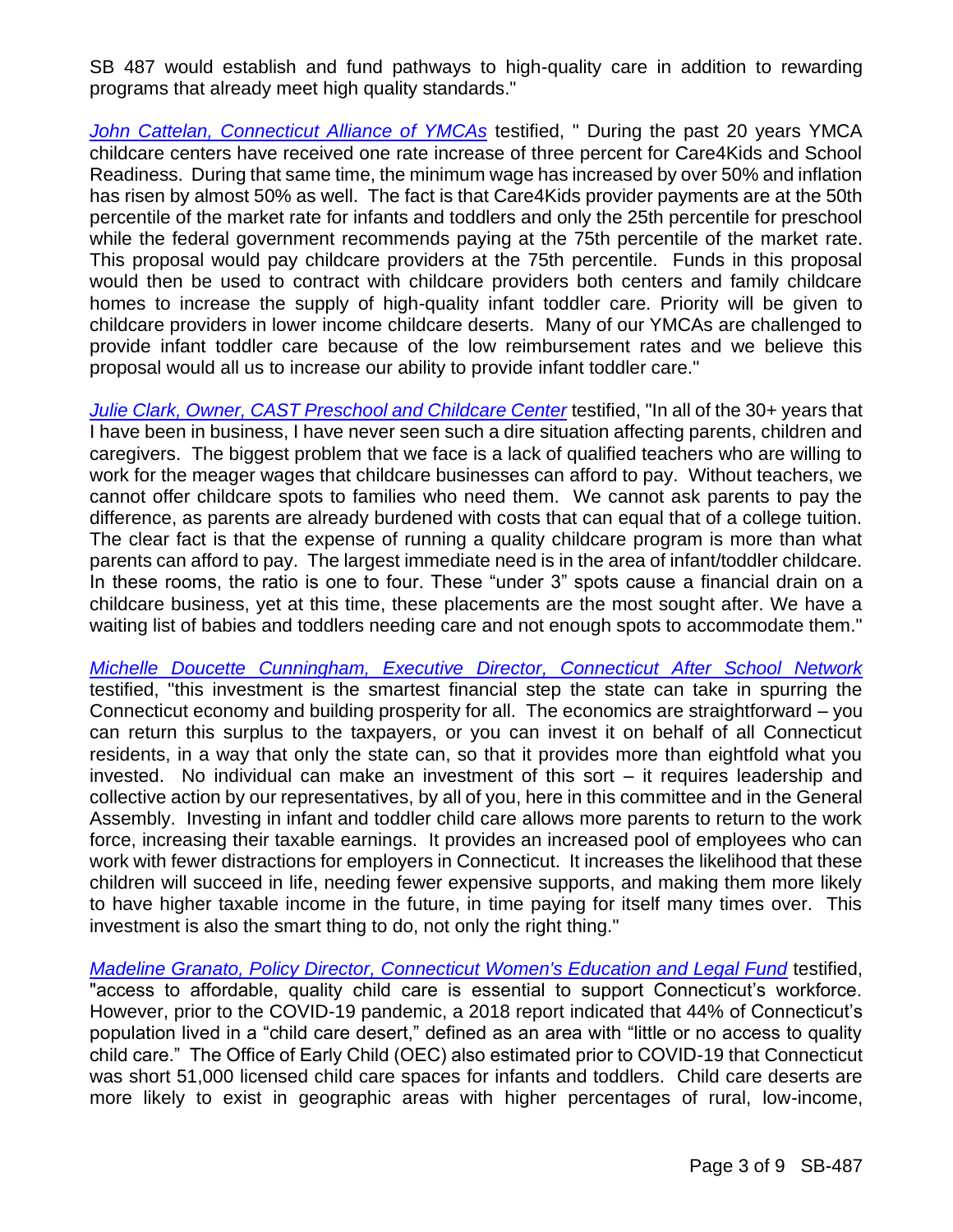Black/African American and Hispanic/Latino families. Research shows the pandemic could result in the loss of almost half (48%) of Connecticut's child care supply, or 46,349 slots. Lack of access to child care is compounded by issues with affordability. Research in Connecticut depicts that only 1 in 20 families of color can afford high quality child care. When families do not have access to the affordable and reliable childcare that they need, women are more likely to bear the burden of caregiving responsibilities: during the pandemic, 76% female parents reported needing to stay home and not work due to their child care situation compared to 24% of male parents."

*[Janice Gruendel, Resident, Branford, Connecticut](https://cga.ct.gov/2022/FINdata/Tmy/2022SB-00487-R000330-Gruendel,%20Janice,%20Resident,%20Branford,%20Connecticut%20-%20Support-TMY.PDF)* testified, "I support this bill based on data that we have collected in Bridgeport revealing how very many of our youngest children are not consistently hitting developmental milestones at the age of three years. It should stop you in your tracks to learn that between half and three-quarters of our youngest children are not "on target" at the age of three. We have data from 2014, 2017 and 2021 so we know that this is not a statistical fluke. Most recently, Medicaid data documents that many of these children are not even being identified as needing extra help and support. I hate the words "behind at three," but that is where we find ourselves.

For many of our children, across economic and racial divides, the women (and sometimes men) who provide childcare for our infants and toddlers are their second parents. They care for, protect, and nurture these young children so their own parents can go to work, thus contributing to the economic capacity of our state and, of course, of their own families. As second parents, our childcare workers are responsible for the development and well-being of thousands of little children during these earliest critical years. This is not a babysitter service or a place to drop off a child for an hour or two. Rather, young children are with them for six to ten hour a day, or longer. Yet through a terribly complicated system of inadequate funding, we support this industry just barely enough to keep its doors open -- while many childcare providers earn only a poverty wage themselves. On top of that, there are nowhere near enough childcare providers and slots for this state's babies and toddlers so parents can go to work or school themselves."

*[Hartford Foundation for Public Giving](https://cga.ct.gov/2022/FINdata/Tmy/2022SB-00487-R000330-Hartford%20Foundation%20for%20Public%20Giving%20-%20Support-TMY.PDF)* testified, "in January 2016, the Foundation launched the Career Pathways Initiative (CPI) that integrated education programs, support services, and career development to assist adult learners and expand their academic and job skill levels as a way of reaching self-sufficiency. CPI included an extensive evaluation of its various programs and outlined some of the challenges and success of the initiative. One of the key findings was that childcare was the most frequent and costliest barrier to address. While several of the CPI programs included support for childcare, it ultimately remained a significant barrier to employment. Ensuring that all children, especially those most vulnerable, have access to high quality early childhood experiences is a critical step to removing this barrier to employment."

*[Allison Logan, BS-ED, MS, Executive Director, Bridgeport Prospers](https://cga.ct.gov/2022/FINdata/Tmy/2022SB-00487-R000330-Logan,%20Allison,%20BS-ED,%20MS,%20Executive%20Director,%20Bridgeport%20Prospers%20-%20Support-TMY.PDF)* testified, "over the last few years, my work in Bridgeport has focused in the prenatal to three space, with our outcome goal that all babies in Bridgeport will be healthy and reach developmental milestones by age three. Recognizing that there is scant evidence that any one single action, support or intervention will result in the level of family and systems change imagined for Bridgeport's babies, our birth to three community action team proposed an innovative, values-anchored, science-informed baby "bundle." The framework is anchored in the neuroscience of trauma to resilience, along with a bundle of comprehensive, whole-family supports and practices- represents a sweeping,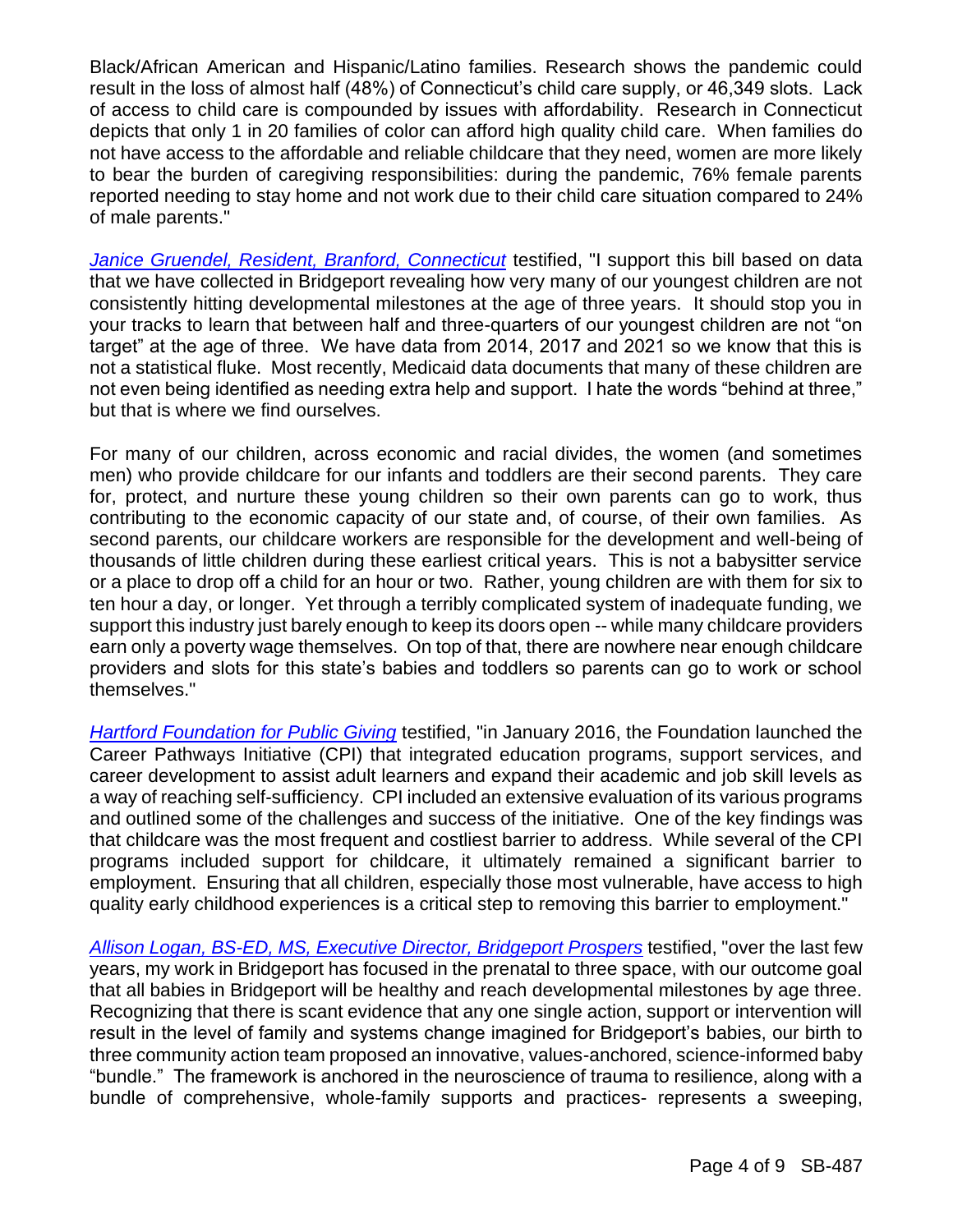systemic change effort to equip young children and their families in Connecticut's largest city with the supports they need to thrive. Increasing infant and toddler care and support for families is one of the key bundle components."

*[Tracey Madden-Hennessey, Executive Director, YWCA-New Britain](https://cga.ct.gov/2022/FINdata/Tmy/2022SB-00487-R000330-Madden-Hennessey,%20Tracey,%20Executive%20Director,%20YWCA-New%20Britain%20-%20Support-TMY.PDF)* testified, "as one of New Britain's few providers with Infant/Toddler Childcare, I can attest the shortage of care for our youngest children has existed during my entire tenure at the YWCA (almost 40 years). In New Britain, a survey of childcare slots (both center and home daycare based) indicates only enough supply for 7 of every 100 children under age 3.

A fundamental issue regarding infant/toddler care is the cost of providing it. Given the vulnerability of very young children, a smaller teacher to child ratio is necessary, however, the tuition charged to parents is unable to support the full cost of the care. However, parents, particularly in low-income communities like New Britain, can't afford to pay more. To date, there have been no other resources to support this service.

Research on brain development substantiates that the largest amount of growth takes place in children under age 3. So much of a child's success rests on healthy development experienced during these early years. Children who experience trauma during this formative period also experience complete changes to brain development and interference to connectivity in the brain as a result. Access to high quality care and family stability are essential."

*[Beth Mattingly, Assistant Vice President, and Sarah Savage,](https://cga.ct.gov/2022/FINdata/Tmy/2022SB-00487-R000330-Mattingly,%20Beth,%20Federal%20Reserve%20Bank%20of%20Boston%20-%20Support-TMY.PDF) Senior Policy Analyst and [Advisor, Federal Reserve Bank of Boston](https://cga.ct.gov/2022/FINdata/Tmy/2022SB-00487-R000330-Mattingly,%20Beth,%20Federal%20Reserve%20Bank%20of%20Boston%20-%20Support-TMY.PDF)* testified, "we recognize that infant and toddler care is the most expensive care for providers to offer and for parents to access. Yet this care is an important economic issue. Its primary purpose is to provide care for young children so that parents can work. This stands in contrast to early education for preschool-age children, who may be attending for socialization, developmental, and educational purposes; to enable parental work; or a combination thereof. Yet it is critical that infant and toddler care be developmentally appropriate and meet health and safety standards to avoid harmful outcomes for both children and their parents, for whom care disruptions are costly.

A family's economic security and their communities are more likely to thrive when they have access to quality care:

• Workforce participation is significantly higher in places with considerably more infant/toddler care.

• The top ten states with the highest maternal labor force participation rates in 2019 had a 17 percent higher share of children ages 0-4 in paid care on average than the ten states with the lowest participation rates.

• Mothers' participation in the labor force increases with age of child, with the 2020 participation rate of mothers with a child under 1 at 60.3 percent, under 3 at 63.3 percent, under 6 at 65.8 percent and 6 to 17 years of age at 75.4 percent. Cost of child care likely explains at least some of the low rates among mothers of very young children.

• The economic burden of the child care gap – families without access to formal child care facilities – on CT households, businesses, and tax revenues is estimated to range from \$1.26 billion to \$1.92 billion annually."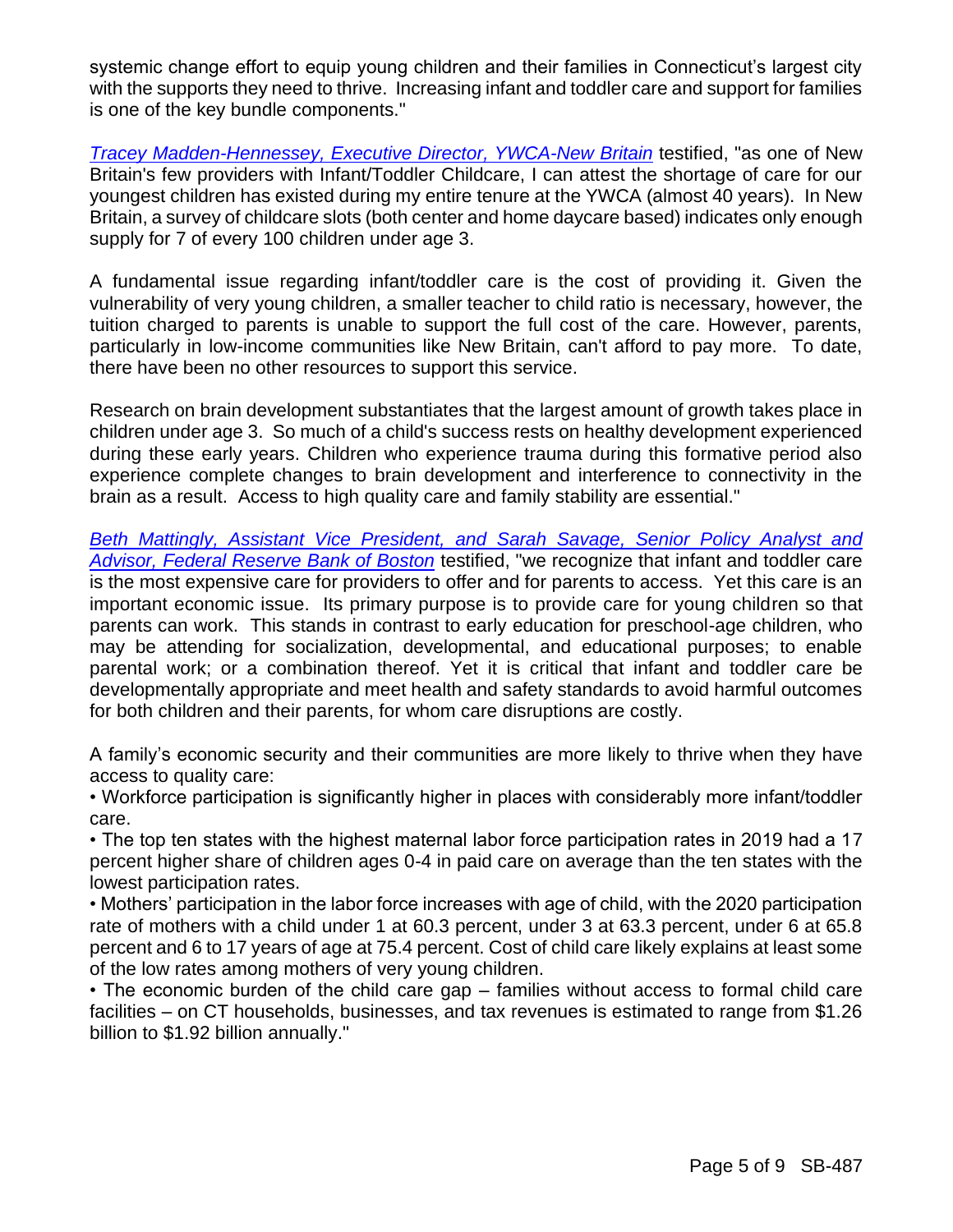*Laiza Melendez, [Even Start Director's Coalition \(Middletown, New London, Torrington\)](https://cga.ct.gov/2022/FINdata/Tmy/2022SB-00487-R000330-Melendez,%20Laiza,%20Even%20Start%20Director%27s%20Coalition%20(Middletown,%20New%20London,%20Torrington)%20-%20Support-TMY.PDF)* testified, "another great part of this bill is that this initiative considers the need for family support services. Targeting the entire family is a holistic, comprehensive, multigenerational approach which Even Start encompasses by providing parenting education, interactive parent and child activities and home visiting services. Family support services promote healthy parent-child relationships, increases child development education, increases awareness of community resources, provides a sense of community among many benefits . In New London, the Even Start program provides parents access to education, a social worker, a nurse, special education consultant, early childhood education, school guidance counselor, workforce development training and a post-secondary transitions specialist. The supportive services help families identify barriers and provide encouragement and reassurance in their abilities. The wraparound services contribute to the positive rapport established between the families, their children, and staff members. These support services help families establish a positive network to maintain the ability to "bounce back" in towns with some of the lowest median household incomes."

*[David Morgan, Chief Executive Officer, TEAM Inc](https://cga.ct.gov/2022/FINdata/Tmy/2022SB-00487-R000330-Morgan,%20David,%20Chief%20Executive%20Officer,%20TEAM%20Inc.%20-%20Support-TMY.PDF)*. testified, "I am a father of 3 that witnessed firsthand the empowerment of myself and family's access to Infant & Toddler care for my own gainful employment, my desire and ability to contribute to my community and Connecticut, and how access to Early Care and Family Support was a critical element in the wellbeing of my entire family and the community where I live and work…

In addition to the countless corporations and the business community flooding Connecticut with pleas to our State's lawmakers to fund child care, we are also reminded of the overwhelming research and evidence on the financial return on investment of Early Care and Family Support – most notably the work of Nobel Laureate in economics and an expert in the economics of human development, James J. Heckman, demonstrating that high quality Early Care and Family Support for economically disadvantaged children can deliver a 13% per year return on Connecticut's investment in this initiative!"

#### [Patrick O'Brien, PhD, Research and Policy Fellow, Connecticut Voices for Children](https://cga.ct.gov/2022/FINdata/Tmy/2022SB-00487-R000330-O%27Brien,%20Patrick,%20PhD,%20Research%20and%20Policy%20Fellow,%20Connecticut%20Voices%20for%20Children%20-%20Support-TMY.PDF) testified,

"• According to the World Population Review, Connecticut has the fourth highest average child care costs in the country, at \$15,591 per year.

• According to United Way 211 child care cost data, the average cost of full-time infant and toddler care at a child care center over a year (52 weeks) is \$16,305, and costs may reach as high as \$32,500. The average cost of full-time infant and toddler care at a family child care home over a year is \$12,609, and costs may reach as high as \$24,700.

• The high and growing cost of raising a child, especially for families that require full-time child care, has contributed to a decline in the natural rate of population change, which has slowed population growth in the U.S. and even more so in Connecticut. This in turn has contributed to slow economic growth in the U.S. and even slower growth in Connecticut, which hurts all of the state's families.

• Child care providers in Connecticut are not paid a fair and sustainable wage, and this is especially true for those who provide infant and toddler care. Connecticut child care workers' families are more than twice as likely to live in poverty than other families: 11.8 percent compared with 5.8 percent. Once accounting for the number of hours family child care (FCC) providers work, CT Voices estimates their hourly 2020 wages were between \$6.10 and \$8.64 if entirely relying on Care 4 Kids. Similarly, we find that child care center directors cannot cover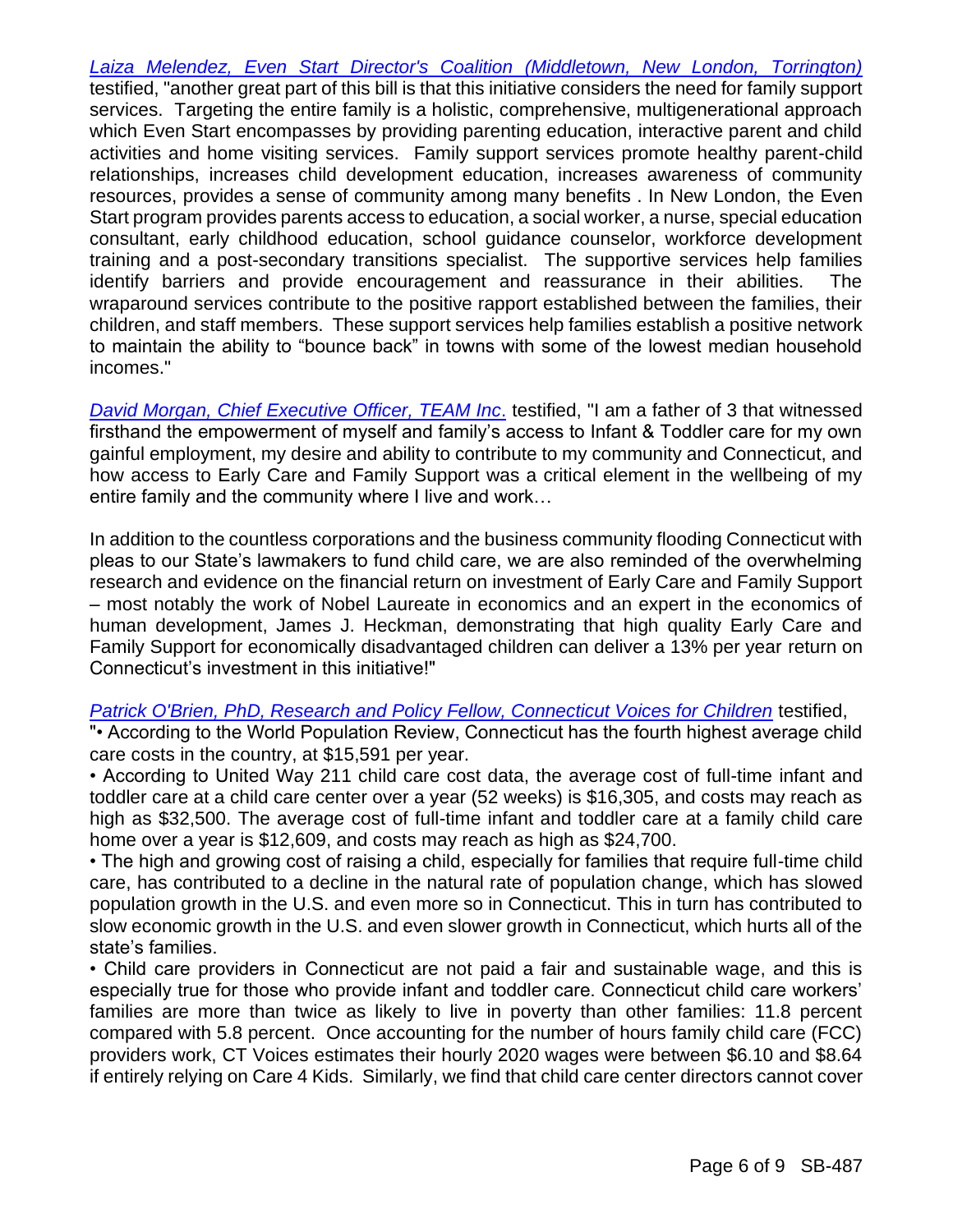all their costs if they rely on Care 4 Kids alone. They must charge market-rate tuition to break even financially."

*[Carol O'Donnell, Executive Director, Connecticut Early Childhood Funder Collaborative](https://cga.ct.gov/2022/FINdata/Tmy/2022SB-00487-R000330-O%27Donnell,%20Carol,%20Executive%20Director,%20Connecticut%20Early%20Childhood%20Funder%20Collaborative%20-%20Support-TMY.PDF)* testified, " What will happen if Connecticut does not address the need for infant/toddler care? • **Lower labor market participation.** Labor participation rates are falling across the state. The state's labor force declined by 17,000 people last year and is down 92,000 (5%) since February 2020. Employers are citing lack of child care as one of the contributing factors. Parents of infants and toddlers are the most likely to drop out of the workforce or reduce their hours citing the cost of care and lack of options.

• **Reduced family income and lower tax revenues due to fewer parents working.** It has been estimated that the amount of new economic activity would equal \$2.1 billion if child care were capped at 7% of income, allowing 15,349 more parents the option to work1 . Alternatively, reduced family income and resultant lower tax revenue are the consequences when parents are forced to leave the work force or reduce their hours.

• **Risks to our state's competitiveness.** Neighboring states such as New York are considering bold investments in child care in an effort to retain and attract young families.

• **Fewer child care educators.** Already child care educators are leaving the workforce for other jobs paying higher hourly wages, often with health and education benefits. Once employees leave a business sector, they often do not return."

*[Cynthia Osborne, Executive Director, Prenatal-to-3 Policy Impact Center, Vanderbilt](https://cga.ct.gov/2022/FINdata/Tmy/2022SB-00487-R000330-Osborne,%20Cynthia,%20Executive%20Director,%20Prenatal-to-3%20Policy%20Impact%20Center,%20Vanderbilt%20University%20-%20Support-TMY.PDF) University* testified, "the science of the developing child is clear that the first three years of life are the most rapid and sensitive period of development. The brain is forming more than a million neural connections per second, and more than 90% of the brain is formed during this time. So, if you want to support children's healthy development, investing in the time period in which they are developing the most is an effective choice. Access to high quality, affordable child care is one of the most effective strategies that states can make to foster healthy development and ensure children thrive from the start."

*[Deb Polun, Executive Director, Connecticut Association For Community Action](https://cga.ct.gov/2022/FINdata/Tmy/2022SB-00487-R000330-Polun,%20Deb,%20Executive%20Director,%20Connecticut%20Association%20For%20Community%20Action%20-%20Support-TMY.PDF)* testified, "seven of Connecticut's Community Action Agencies provide at least one form of early childhood education for infants through age five, including Head Start, Early Head Start, School Readiness, and other programs. Combined, these agencies served 4,390 children from 10/1/2019- 9/30/2020, the most recent reporting period available. These early childhood programs prepare children for future success by helping to ensure positive and improved social, emotional, educational, and developmental outcomes. They also allow parents and guardians to go to work with the comfort of knowing that their children are being well cared for.

Right now, the child care industry is in danger: child care providers like Community Action Agencies are struggling to hire and retain child care workers, leaving many classrooms closed. Paradoxically, parents and caregivers are paying high proportions of their salaries towards child care, but these payments are not enough to support decent wages for our staff. And, fewer people are going into the child care field, which worries us for the future.

Investing in a statewide Early Care and Family Support account as proposed would create an estimated 10,000 to 15,000 new infant and toddler care spots, allowing Community Action Agencies and other providers to grow their workforce and increase the supply of high-quality child care for this age group."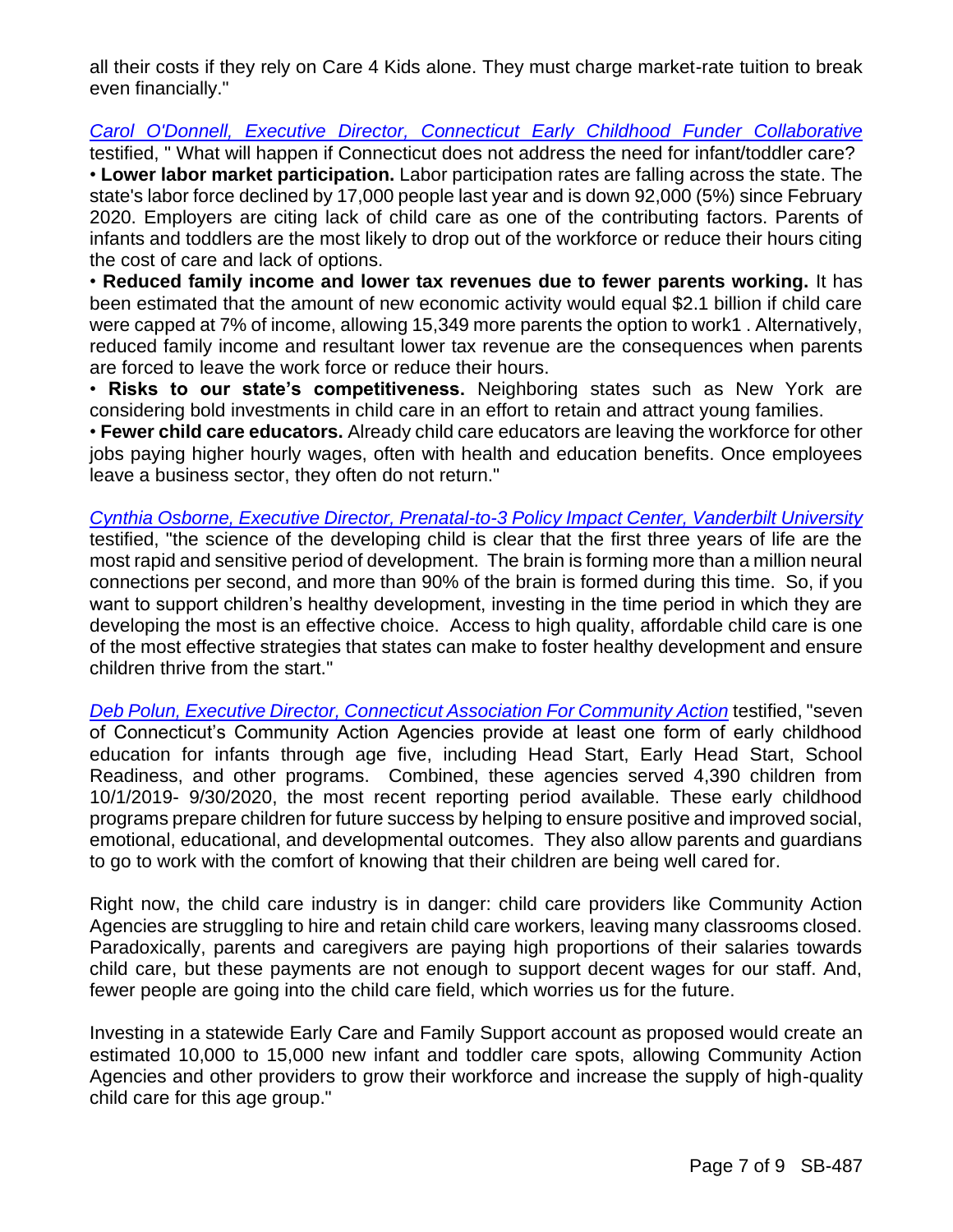*[Jessica Powell, Associate Professor of Education, Southern Connecticut State University](https://cga.ct.gov/2022/FINdata/Tmy/2022SB-00487-R000330-Powell,%20Jessica,%20Associate%20Professor%20of%20Education,%20Southern%20Connecticut%20State%20University%20-%20Support-TMY.PDF)* testified, "research in the field of early childhood education has demonstrated again and again that high quality early childhood care is not only a moral investment in our society, but also and economic one. The University of North Carolina's famous Abecedarian study followed children for over 35 years and found that those who attended high quality early childhood centers had not only higher educational outcomes, but also lower rates of physical and mental health needs. Similarly, a meta-analysis of studies on early childhood care led by a team at Harvard University found that children who attended high quality early childhood centers were more likely to graduate high school and less likely to receive special education services. A recent follow up study to the Abecedarian project published in Science revealed that children who received high quality early childhood care as infants through age 5 had better physical health through their mid 30's, compared to those who did not attend childcare settings. Moreover, parents of the children who attended childcare were more likely to graduate high school and attend postsecondary schools, leading them to increased earnings and less reliance on governmentfunded support services."

*[Lynn Reichart, Senior Director Early Care and Education, Child](https://cga.ct.gov/2022/FINdata/Tmy/2022SB-00487-R000330-Reichart,%20Lynn,%20Senior%20Director%20Early%20Care%20and%20Education,%20Child%20and%20Family%20Agency%20of%20Southeastern%20Connecticut%20-%20Support-TMY.PDF) and Family Agency of [Southeastern Connecticut](https://cga.ct.gov/2022/FINdata/Tmy/2022SB-00487-R000330-Reichart,%20Lynn,%20Senior%20Director%20Early%20Care%20and%20Education,%20Child%20and%20Family%20Agency%20of%20Southeastern%20Connecticut%20-%20Support-TMY.PDF)* testified, "Child and Family Agency of Southeastern Connecticut has been providing childcare services to the New London and Groton areas since 1991 (New London Day Nursery and Groton-Mystic Early Childhood Development Center). Our childcare programs serve children ages 6 weeks to 5 years of age living in New London, Groton and surrounding towns…Between our two programs, we are only able to serve a total of 20 infants and toddlers and currently have a waiting list of 109 children ages birth to three. Over the last several years the demand for quality infant/toddler care has continued to increase while programs serving this 0- 3 population have continued to decrease. Without this investment in quality infant/toddler early childhood education, we are creating unintended consequences which lead to significant educational gaps (i.e. language delays & social/emotional processing) for children even before they enter kindergarten. Babies deserve a healthy start, a strong foundation and opportunities to reach their full potential in school and eventually the workforce."

*[William Rybczyk, President and Chief Executive Officer, New Opportunities, Inc.](https://cga.ct.gov/2022/FINdata/Tmy/2022SB-00487-R000330-Rybczyk,%20William,%20President-CEO,%20New%20Opportunities,%20Inc.%20-%20Support-TMY.PDF)* testified, "there is a crisis in the availability of qualified classroom staff, there is a crisis in the ability of providers to retain staff at a competitive wage, and there is a crisis in the availability of licensable space for infants and toddlers. The only sufficient answer to avoid the shutdown of this lynchpin service is the provision of adequate and sustainable financial resources.

As the operator of an early education center which is funded for 5 classrooms impacting 39 infants and toddlers we are experiencing the crisis on a daily basis. Currently the agency is only able to open 4 classrooms based on a shortage of qualified classroom staff. The average cost to provide early education for an infant/toddler is \$15,504.00 annually while our current reimbursement rate is \$10,212.80 annually. The program has seen an increase of over 44-4% in salary/fringe costs over the past 5 years while the reimbursement rate has remain unchanged. Without immediate and direct financial intervention our program will be forced to close down. Senate Bill 487 will ensure that a sustainable financial resource is made available to support infant and toddler programming."

*[Lauren Scopaz Daunais, Resident, Stamford, Connecticut](https://cga.ct.gov/2022/FINdata/Tmy/2022SB-00487-R000330-Scopaz%20Daunais,%20Lauren,%20Resident,%20Stamford,%20Connecticut%20-%20Support-TMY.PDF)* testified, "all parents love their children and want the best for them. In order to work to provide for them, and to continue the